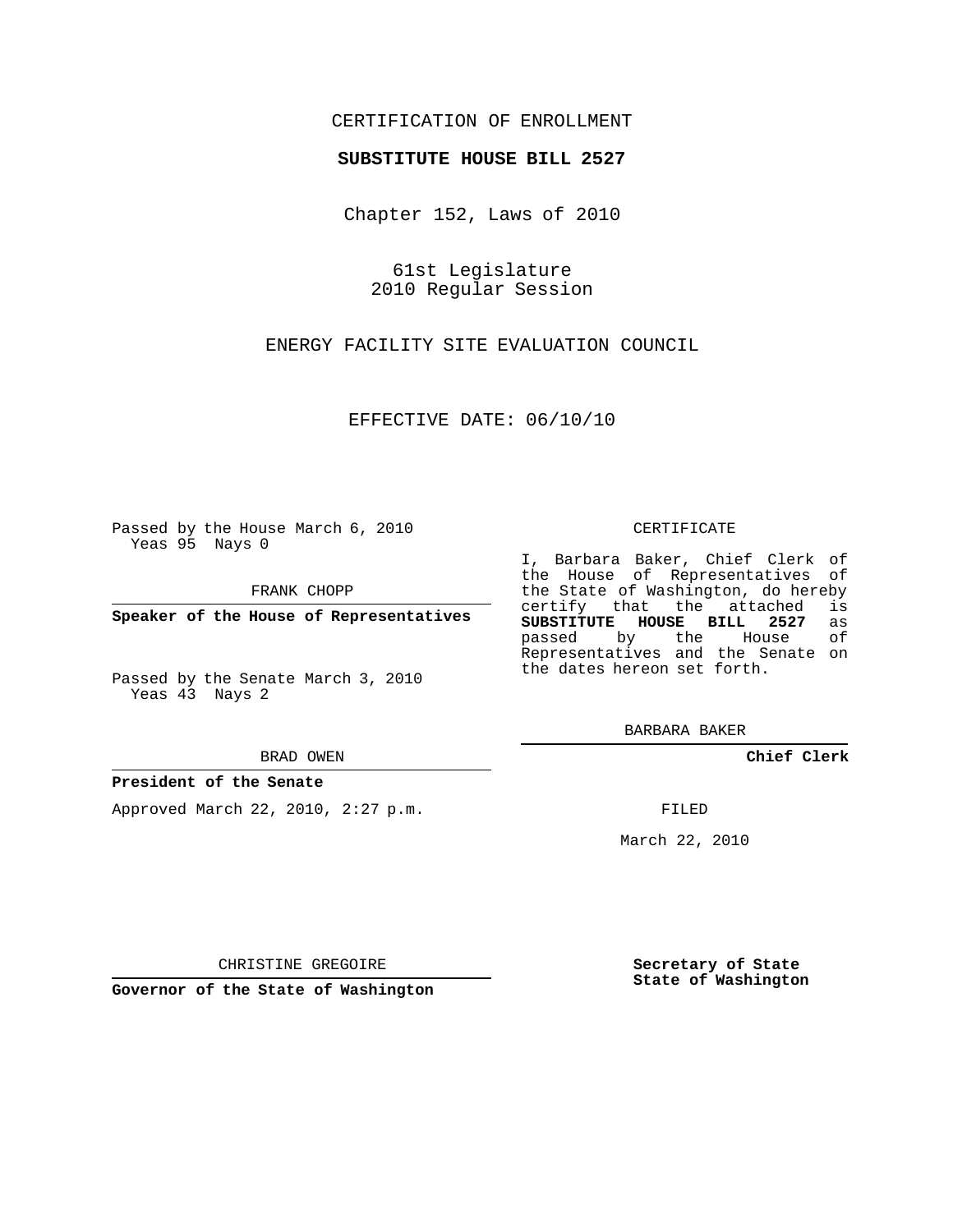# **SUBSTITUTE HOUSE BILL 2527** \_\_\_\_\_\_\_\_\_\_\_\_\_\_\_\_\_\_\_\_\_\_\_\_\_\_\_\_\_\_\_\_\_\_\_\_\_\_\_\_\_\_\_\_\_

\_\_\_\_\_\_\_\_\_\_\_\_\_\_\_\_\_\_\_\_\_\_\_\_\_\_\_\_\_\_\_\_\_\_\_\_\_\_\_\_\_\_\_\_\_

AS AMENDED BY THE SENATE

Passed Legislature - 2010 Regular Session

## **State of Washington 61st Legislature 2010 Regular Session**

**By** House Technology, Energy & Communications (originally sponsored by Representatives Morris, Chase, Hudgins, and Jacks)

READ FIRST TIME 02/02/10.

1 AN ACT Relating to the energy facility site evaluation council; amending RCW 80.50.020, 80.50.030, and 80.50.071; and creating a new section.

BE IT ENACTED BY THE LEGISLATURE OF THE STATE OF WASHINGTON:

 **Sec. 1.** RCW 80.50.020 and 2007 c 325 s 1 are each amended to read as follows:

 The definitions in this section apply throughout this chapter unless the context clearly requires otherwise.

 (1) "Applicant" means any person who makes application for a site certification pursuant to the provisions of this chapter.

 (2) "Application" means any request for approval of a particular site or sites filed in accordance with the procedures established pursuant to this chapter, unless the context otherwise requires.

 (3) "Person" means an individual, partnership, joint venture, private or public corporation, association, firm, public service company, political subdivision, municipal corporation, government agency, public utility district, or any other entity, public or private, however organized.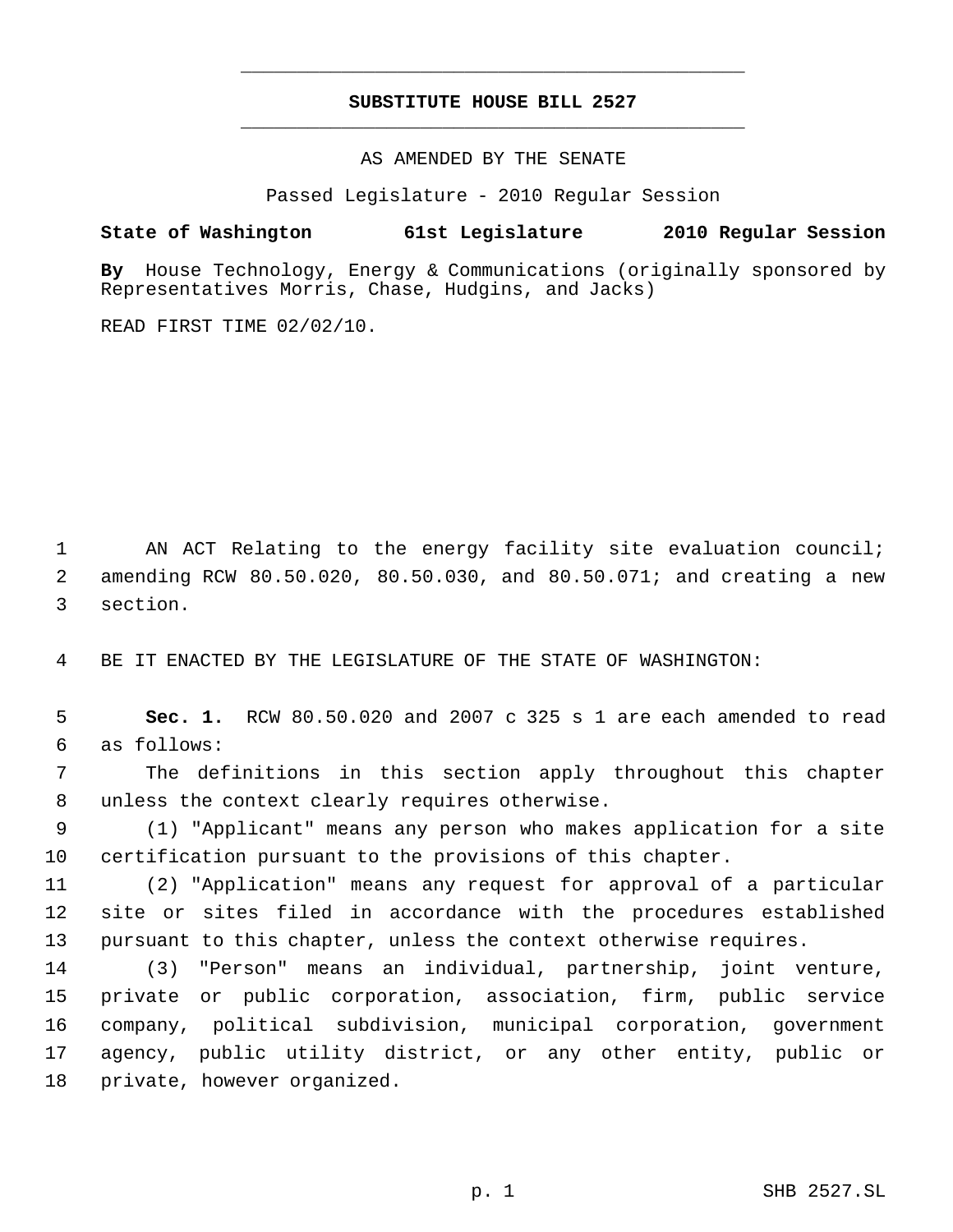(4) "Site" means any proposed or approved location of an energy facility, alternative energy resource, or electrical transmission facility.

 (5) "Certification" means a binding agreement between an applicant and the state which shall embody compliance to the siting guidelines, in effect as of the date of certification, which have been adopted pursuant to RCW 80.50.040 as now or hereafter amended as conditions to be met prior to or concurrent with the construction or operation of any energy facility.

 (6) "Associated facilities" means storage, transmission, handling, or other related and supporting facilities connecting an energy plant with the existing energy supply, processing, or distribution system, including, but not limited to, communications, controls, mobilizing or maintenance equipment, instrumentation, and other types of ancillary transmission equipment, off-line storage or venting required for efficient operation or safety of the transmission system and overhead, and surface or subsurface lines of physical access for the inspection, maintenance, and safe operations of the transmission facility and new transmission lines constructed to operate at nominal voltages of at least 115,000 volts to connect a thermal power plant or alternative energy facilities to the northwest power grid. However, common carrier railroads or motor vehicles shall not be included.

 (7) "Transmission facility" means any of the following together with their associated facilities:

 (a) Crude or refined petroleum or liquid petroleum product transmission pipeline of the following dimensions: A pipeline larger than six inches minimum inside diameter between valves for the transmission of these products with a total length of at least fifteen miles;

 (b) Natural gas, synthetic fuel gas, or liquefied petroleum gas transmission pipeline of the following dimensions: A pipeline larger than fourteen inches minimum inside diameter between valves, for the transmission of these products, with a total length of at least fifteen miles for the purpose of delivering gas to a distribution facility, except an interstate natural gas pipeline regulated by the United States federal power commission.

 (8) "Electrical transmission facilities" means electrical power lines and related equipment.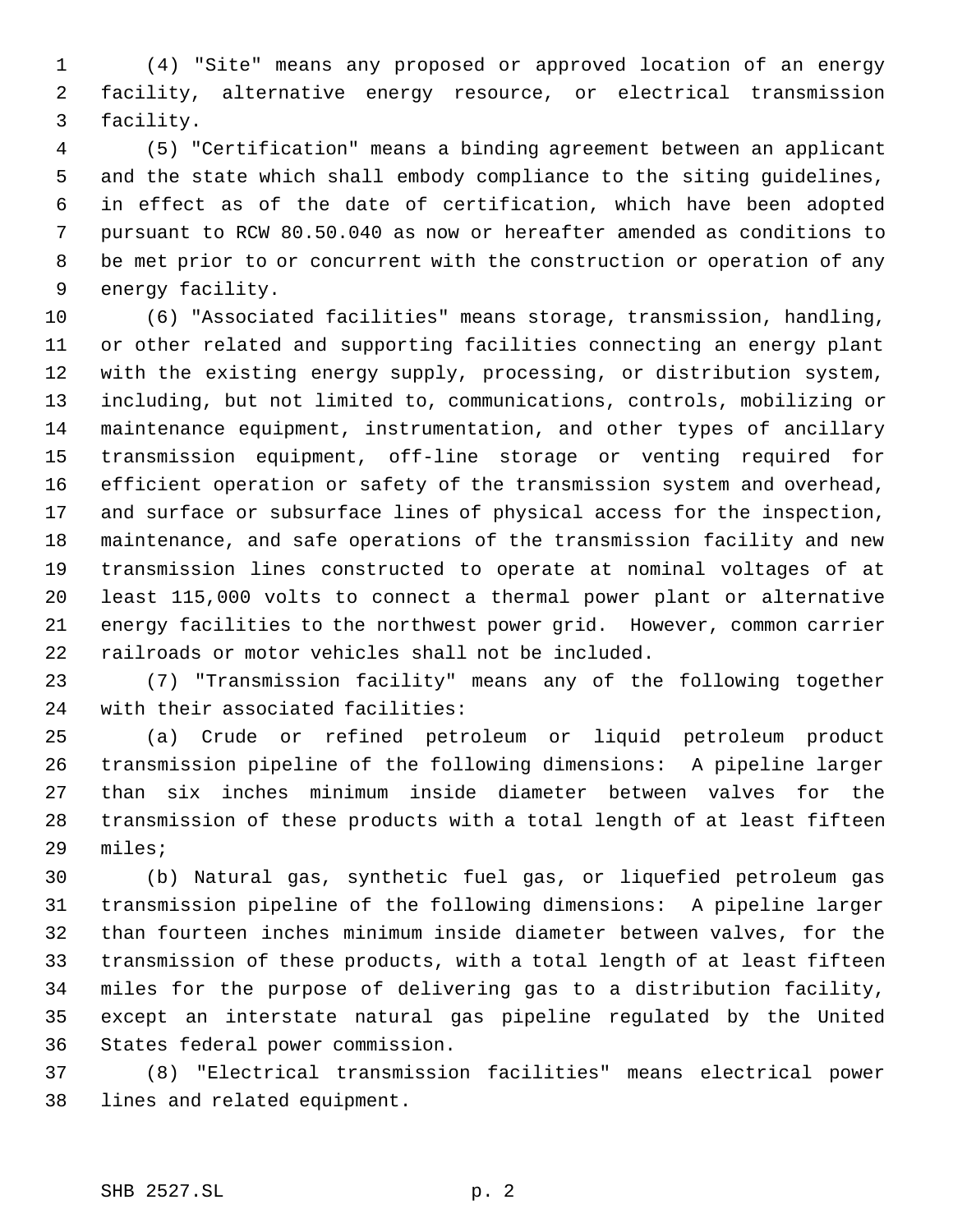(9) "Independent consultants" means those persons who have no financial interest in the applicant's proposals and who are retained by the council to evaluate the applicant's proposals, supporting studies, or to conduct additional studies.

 (10) "Thermal power plant" means, for the purpose of certification, 6 any electrical generating facility using any fuel( $(-$ including nuclear 7 materials,)) for distribution of electricity by electric utilities.

 (11) "Energy facility" means an energy plant or transmission facilities: PROVIDED, That the following are excluded from the provisions of this chapter:

 (a) Facilities for the extraction, conversion, transmission or storage of water, other than water specifically consumed or discharged 13 by energy production or conversion for energy purposes; and

 (b) Facilities operated by and for the armed services for military purposes or by other federal authority for the national defense.

 (12) "Council" means the energy facility site evaluation council created by RCW 80.50.030.

 (13) "Counsel for the environment" means an assistant attorney general or a special assistant attorney general who shall represent the public in accordance with RCW 80.50.080.

 (14) "Construction" means on-site improvements, excluding exploratory work, which cost in excess of two hundred fifty thousand dollars.

 (15) "Energy plant" means the following facilities together with their associated facilities:

 (a) Any nuclear power facility where the primary purpose is to 27 produce and sell electricity;

28 (b) Any nonnuclear stationary thermal power plant with generating capacity of three hundred fifty thousand kilowatts or more, measured using maximum continuous electric generating capacity, less minimum auxiliary load, at average ambient temperature and pressure, and floating thermal power plants of one hundred thousand kilowatts or 33 more( $(-$ -including associated facilities. For the purposes of this subsection, "floating thermal power plants" means a thermal power plant  $\theta$   $\theta$  at  $\theta$  is suspended on the surface of water by means of a barge, vessel, or other floating platform;

37 ( $(\overline{a})$  ( $\overline{b}$ )) (c) Facilities which will have the capacity to receive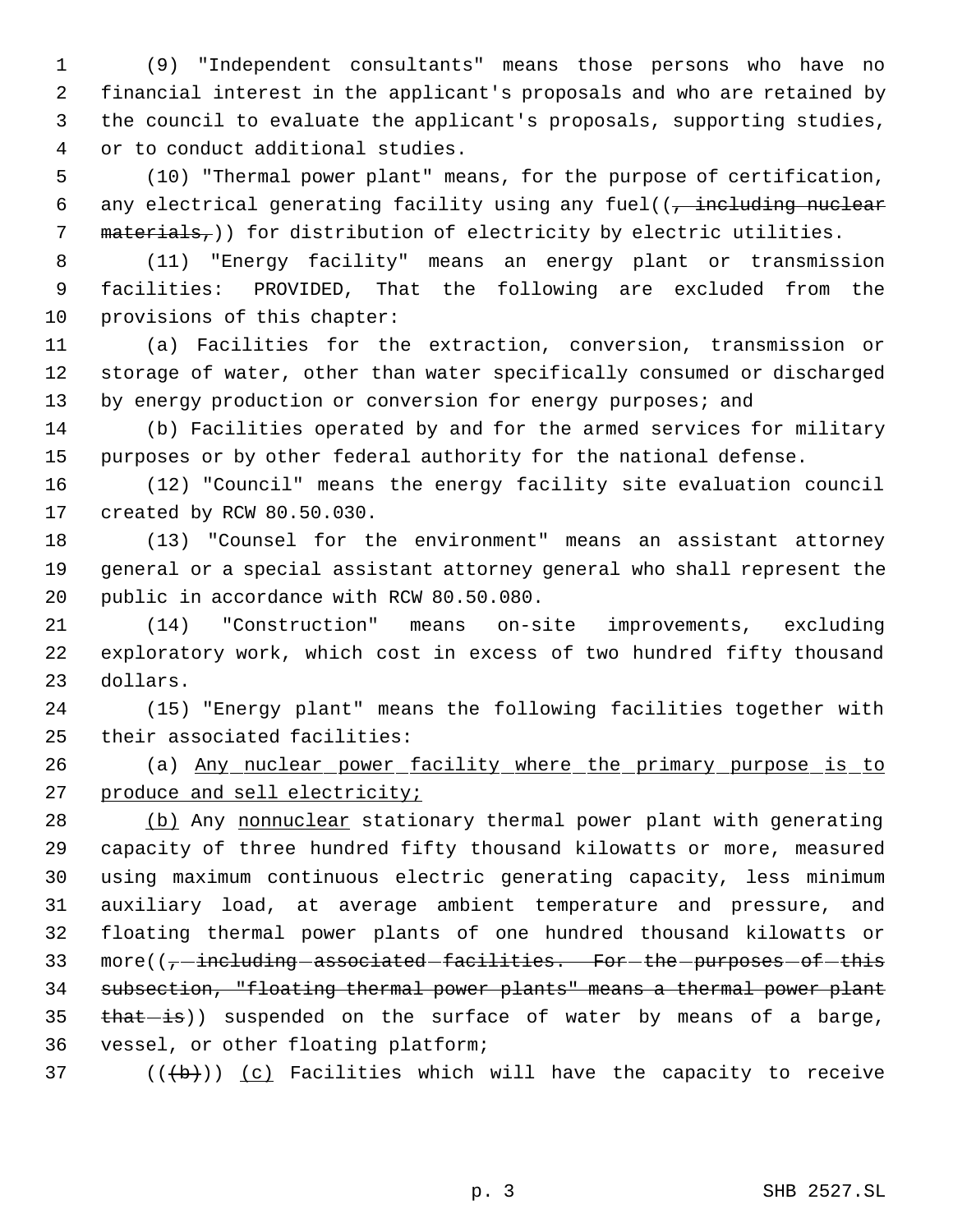liquefied natural gas in the equivalent of more than one hundred million standard cubic feet of natural gas per day, which has been transported over marine waters;

 (( $\left(\frac{1}{1}e\right)$ ) (d) Facilities which will have the capacity to receive more than an average of fifty thousand barrels per day of crude or refined petroleum or liquefied petroleum gas which has been or will be transported over marine waters, except that the provisions of this chapter shall not apply to storage facilities unless occasioned by such new facility construction;

 $((\{d\})$  (e) Any underground reservoir for receipt and storage of natural gas as defined in RCW 80.40.010 capable of delivering an average of more than one hundred million standard cubic feet of natural 13 gas per day; and

14 ( $(\langle e \rangle)$ ) (f) Facilities capable of processing more than twenty-five 15 thousand barrels per day of petroleum or biofuel into refined products 16 except where such biofuel production is undertaken at existing 17 industrial facilities.

 (16) "Land use plan" means a comprehensive plan or land use element thereof adopted by a unit of local government pursuant to chapter 35.63, 35A.63, 36.70, or 36.70A RCW, or as otherwise designated by chapter 325, Laws of 2007.

 (17) "Zoning ordinance" means an ordinance of a unit of local government regulating the use of land and adopted pursuant to chapter 35.63, 35A.63, 36.70, or 36.70A RCW or Article XI of the state Constitution, or as otherwise designated by chapter 325, Laws of 2007.

26 (18) "Alternative energy resource" ((means)) includes energy 27 facilities of the following types: (a) Wind; (b) solar energy; (c) geothermal energy; (d) landfill gas; (e) wave or tidal action; or (f) biomass energy based on solid organic fuels from wood, forest, or field residues, or dedicated energy crops that do not include wood pieces that have been treated with chemical preservatives such as creosote, pentachlorophenol, or copper-chrome-arsenic.

 (19) "Secretary" means the secretary of the United States department of energy.

 (20) "Preapplication process" means the process which is initiated by written correspondence from the preapplicant to the council, and includes the process adopted by the council for consulting with the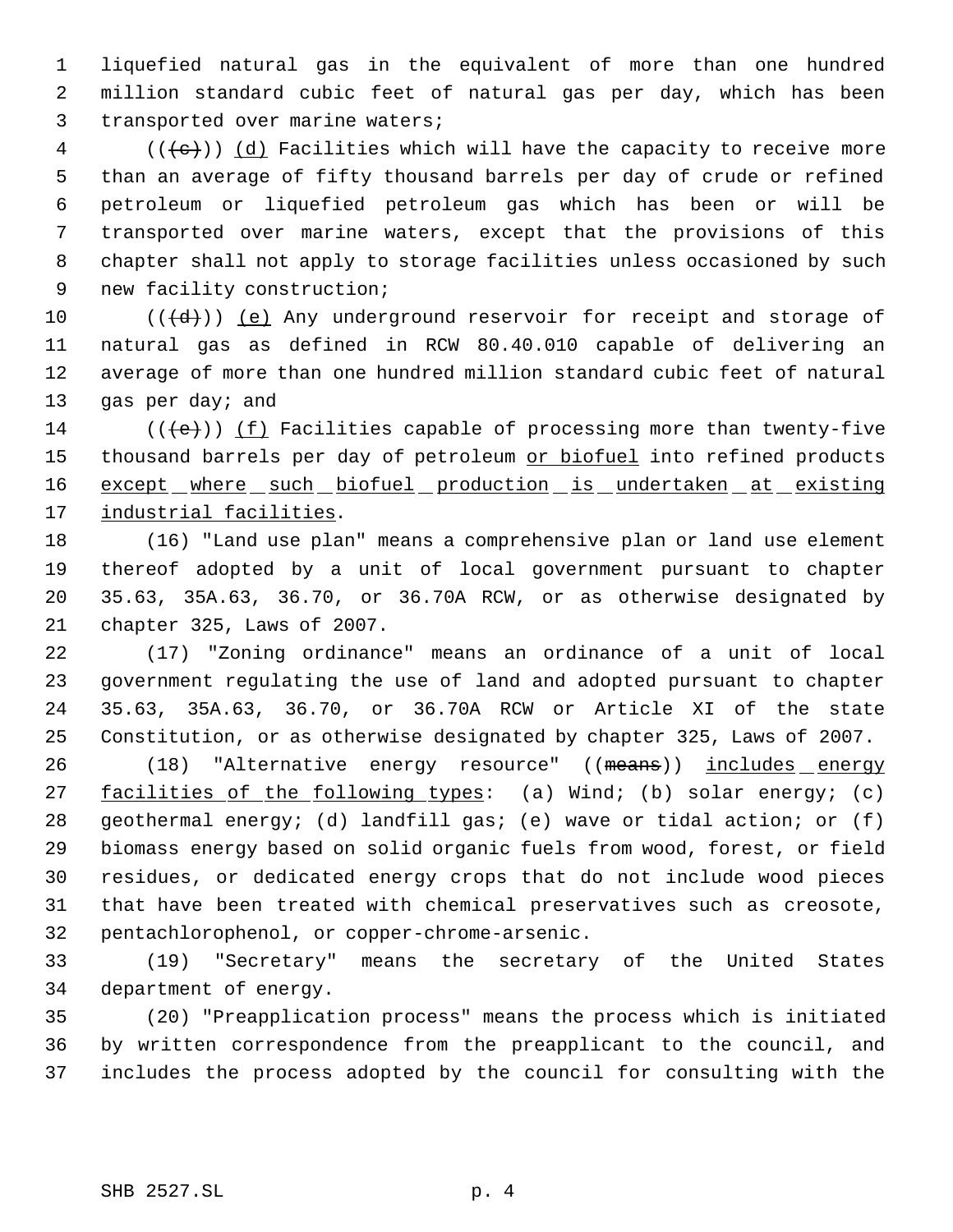preapplicant and with cities, towns, and counties prior to accepting applications for all transmission facilities.

 (21) "Preapplicant" means a person considering applying for a site certificate agreement for any transmission facility.

(22) "Biofuel" has the same meaning as defined in RCW 43.325.010.

 **Sec. 2.** RCW 80.50.030 and 2001 c 214 s 4 are each amended to read as follows:

 (1) There is created and established the energy facility site evaluation council.

 (2)(a) The chair of the council shall be appointed by the governor with the advice and consent of the senate, shall have a vote on matters before the council, shall serve for a term coextensive with the term of the governor, and is removable for cause. The chair may designate a member of the council to serve as acting chair in the event of the chair's absence. The salary of the chair shall be determined under RCW 43.03.040. The chair is a "state employee" for the purposes of chapter 42.52 RCW. As applicable, when attending meetings of the council, members may receive reimbursement for travel expenses in accordance with RCW 43.03.050 and 43.03.060, and are eligible for compensation under RCW 43.03.250.

 (b) The chair or a designee shall execute all official documents, contracts, and other materials on behalf of the council. The Washington state department of community, trade, and economic development shall provide all administrative and staff support for the council. The director of the department of community, trade, and economic development has supervisory authority over the staff of the council and shall employ such personnel as are necessary to implement this chapter. Not more than three such employees may be exempt from chapter 41.06 RCW.

 (3)(a) The council shall consist of the directors, administrators, or their designees, of the following departments, agencies, commissions, and committees or their statutory successors:

(i) Department of ecology;

(ii) Department of fish and wildlife;

(iii) Department of community, trade, and economic development;

(iv) Utilities and transportation commission; and

(v) Department of natural resources.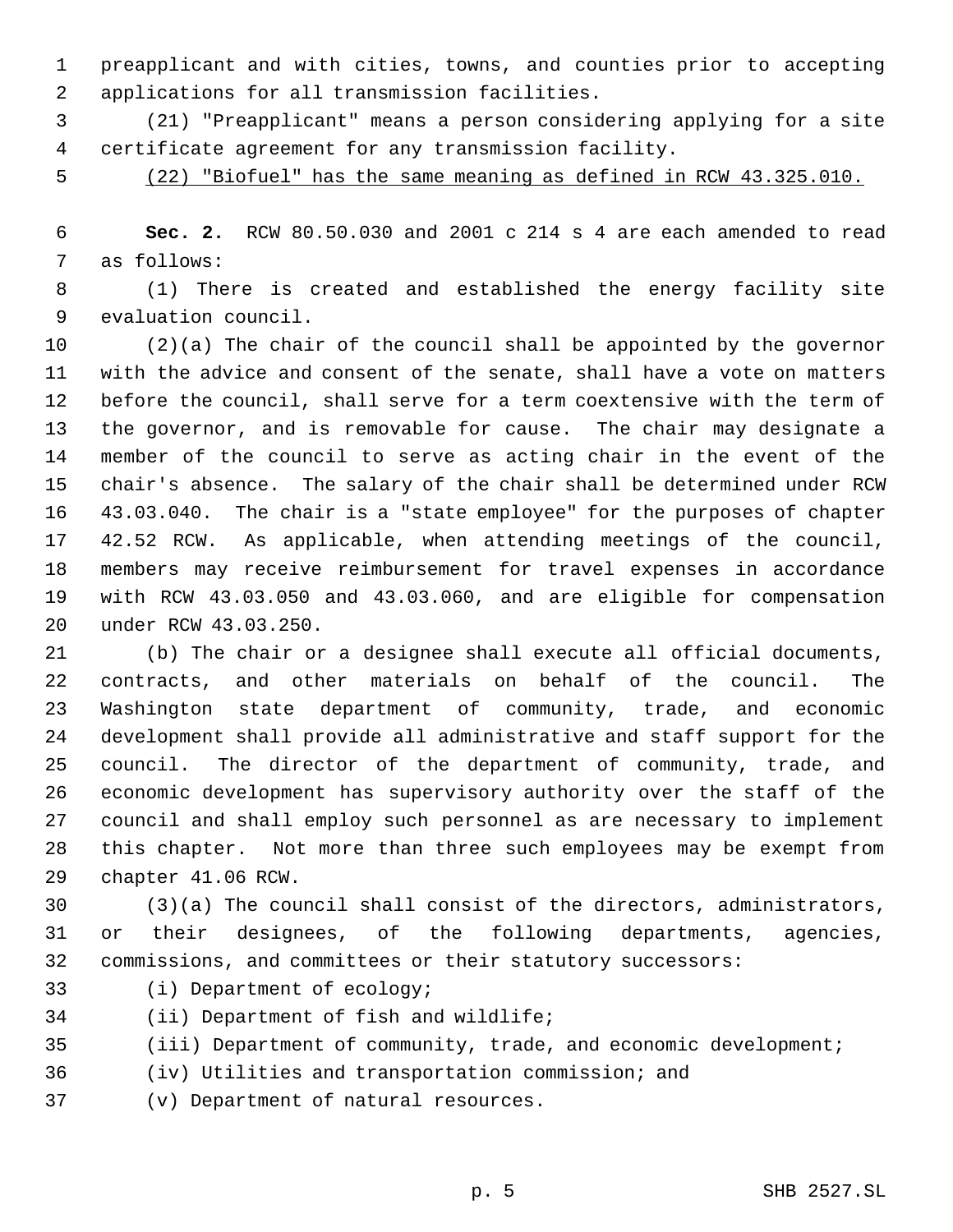(b) The directors, administrators, or their designees, of the following departments, agencies, and commissions, or their statutory successors, may participate as councilmembers at their own discretion provided they elect to participate no later than sixty days after an application is filed:

- (i) Department of agriculture;
- (ii) Department of health;
- 8 (iii) Military department; and
- (iv) Department of transportation.

 (c) Council membership is discretionary for agencies that choose to participate under (b) of this subsection only for applications that are filed with the council on or after May 8, 2001. For applications filed before May 8, 2001, council membership is mandatory for those agencies listed in (b) of this subsection.

 (4) The appropriate county legislative authority of every county wherein an application for a proposed site is filed shall appoint a member or designee as a voting member to the council. The member or designee so appointed shall sit with the council only at such times as the council considers the proposed site for the county which he or she represents, and such member or designee shall serve until there has been a final acceptance or rejection of the proposed site.

 (5) The city legislative authority of every city within whose 23 corporate limits an energy ((plant)) facility is proposed to be located shall appoint a member or designee as a voting member to the council. The member or designee so appointed shall sit with the council only at such times as the council considers the proposed site for the city which he or she represents, and such member or designee shall serve until there has been a final acceptance or rejection of the proposed site.

 (6) For any port district wherein an application for a proposed port facility is filed subject to this chapter, the port district shall appoint a member or designee as a nonvoting member to the council. The member or designee so appointed shall sit with the council only at such times as the council considers the proposed site for the port district which he or she represents, and such member or designee shall serve until there has been a final acceptance or rejection of the proposed site. The provisions of this subsection shall not apply if the port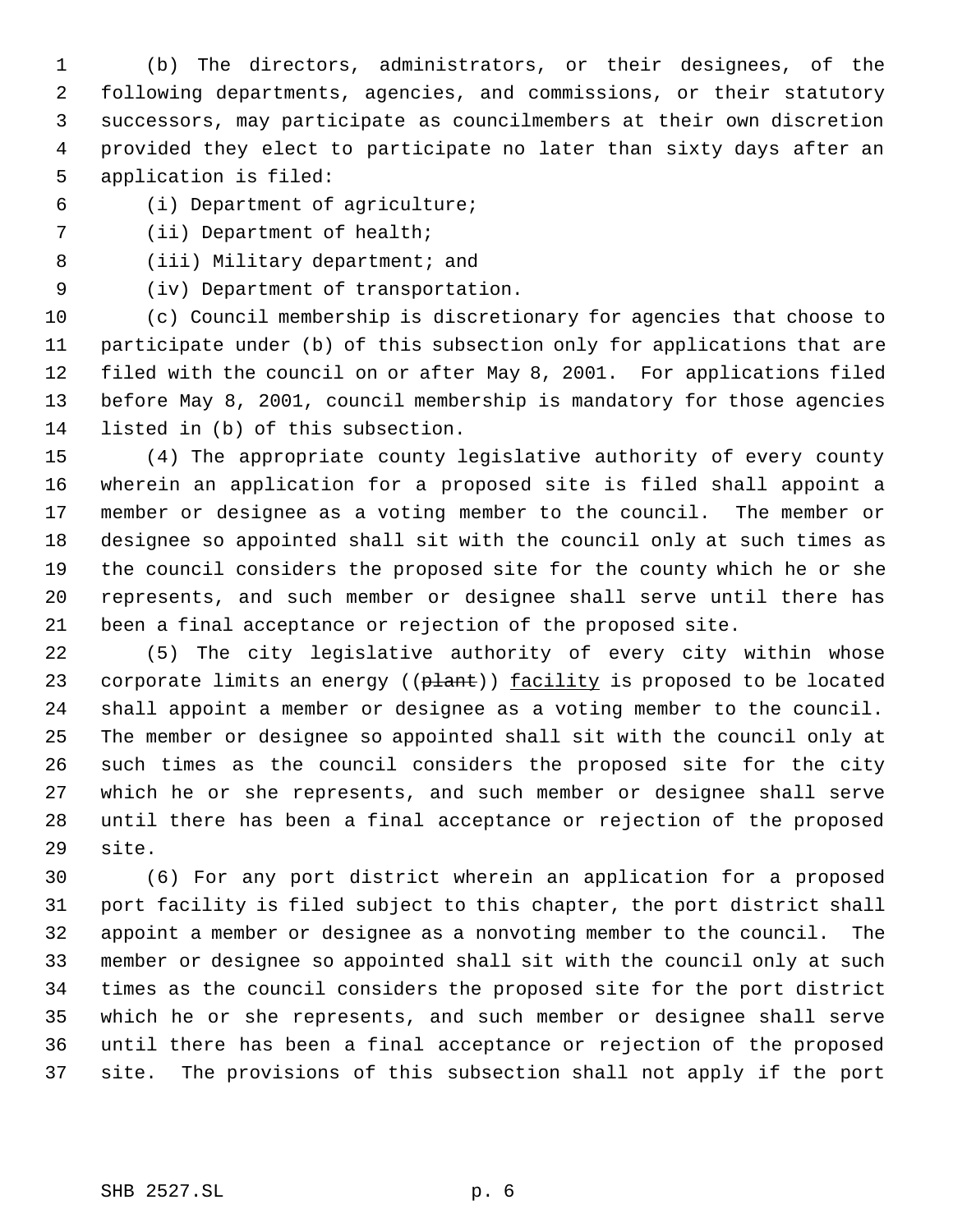1 district is the applicant, either singly or in partnership or 2 association with any other person.

 3 **Sec. 3.** RCW 80.50.071 and 2006 c 196 s 5 are each amended to read 4 as follows:

 5 (1) The council shall receive all applications for energy facility 6 site certification. ((The following fees or charges for application 7 processing or certification monitoring shall be paid by the applicant 8 or certificate holder:)) Each applicant shall pay such reasonable costs 9 as are actually and necessarily incurred by the council in processing 10 an application.

11 (a) ((A fee of twenty-five thousand dollars for each proposed site, 12 to-be-applied-toward-the-cost-of-the-independent-consultant-study 13 authorized-in-this-subsection, shall-accompany-the-application-and 14 shall be a condition precedent to any further consideration or action 15 on the application by the council)) Each applicant shall, at the time 16 of application submission, deposit fifty thousand dollars, or such 17 greater amount as may be specified by the council after consultation 18 with the applicant. Costs that may be charged against the deposit 19 include, but are not limited to, independent consultants' costs, 20 councilmember's wages, employee benefits, costs of a hearing examiner, 21 costs of a court reporter, staff salaries, wages and employee benefits, 22 goods and services, travel expenses, and miscellaneous direct expenses 23 as arise directly from processing an application.

24 ((The council shall commission its own independent consultant study 25 to measure the consequences of the proposed energy facility on the environment for each site application. The council shall direct the consultant to study any matter which it deems essential to an adequate 28 appraisal of the site. The full cost of the study shall be paid by the applicant: PROVIDED, That said costs exceeding a total of the twenty- $five-thousand-dollars-paid-pursuant-to-subsection-(1)(a)-of-this$  section shall be payable subject to the applicant giving prior approval to such excess amount.))

33 (b) ((Each -applicant - shall, -in -addition -to -the -costs -of -the 34 independent consultant provided by subsection  $(1)(a)$  of this section, 35 pay such reasonable costs as are actually and necessarily incurred by  $36$  the  $-$  council  $-$  and  $-$  its  $-$  members  $-$  as  $-$  designated  $-$  in  $-$  RCW  $-$  80.50.030  $-$  in 37 processing-the-application. Such-costs-shall-include, but are not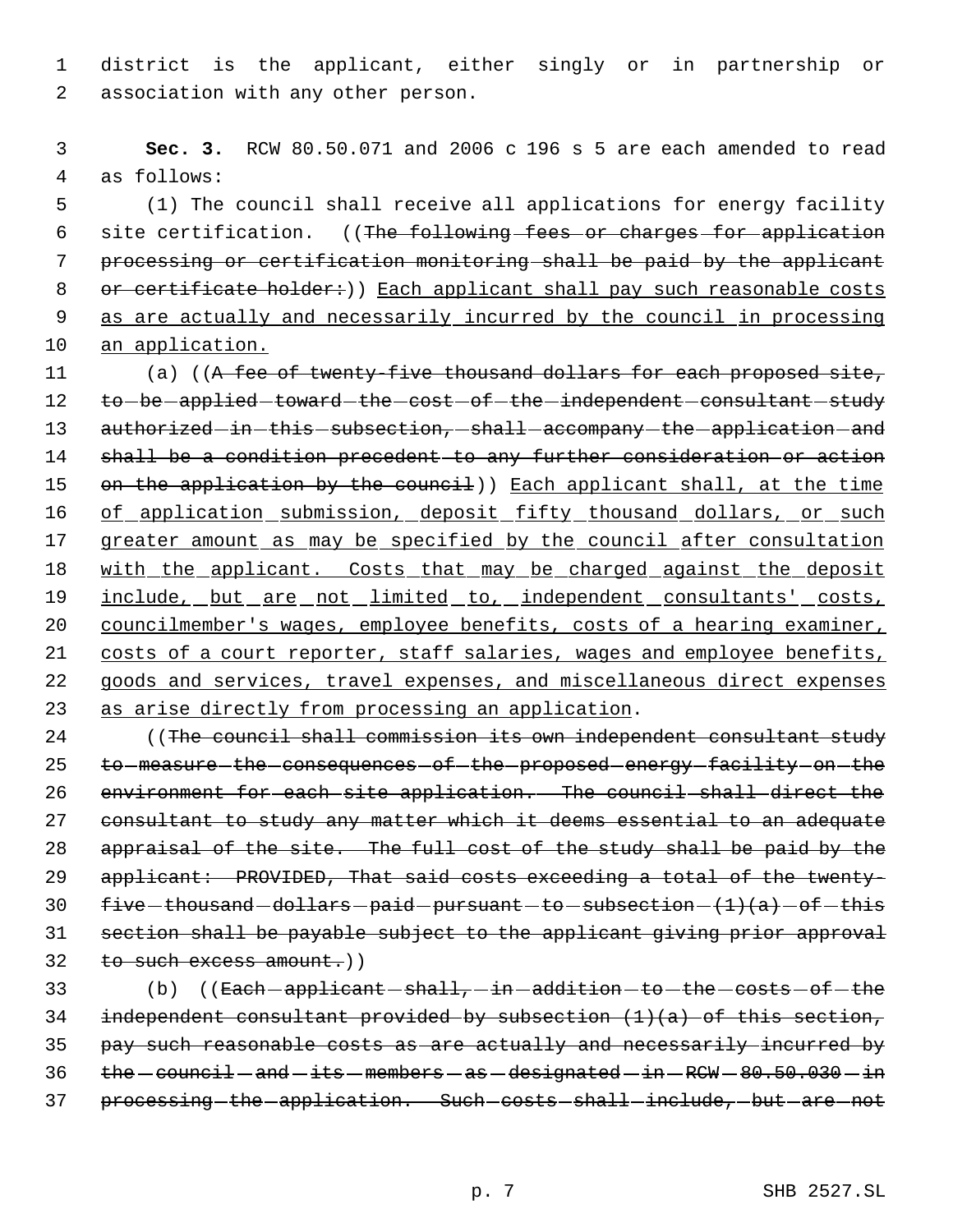1 <del>limited to, council member's wages, employee benefits, costs of a</del> 2 hearing examiner, a court reporter, additional staff salaries, wages 3 and employee benefits, goods and services, travel expenses within the 4 state-and-miscellaneous-expenses, as arise-directly-from-processing 5 such-application)) The council may commission its own independent 6 consultant study to measure the consequences of the proposed energy 7 facility on the environment or any matter that it deems essential to an 8 adequate appraisal of the site. The council shall provide an estimate 9 of the cost of the study to the applicant and consider applicant 10 comments.

11 ((Each - applicant - shall, - at - the - time - of - application - submission, 12 deposit-twenty-thousand-dollars, or such-lesser-amount-as-may-be 13 specified by council rule, to cover costs provided for by subsection  $14$   $(1)(b)$  of this section. Reasonable and necessary costs of the council 15 directly - attributable - to - application - processing - shall - be - charged 16 against such deposit.))

17 (c) The council shall submit to each applicant a statement of such 18 expenditures ((actually)) made during the preceding calendar quarter which shall be in sufficient detail to explain such expenditures. The applicant shall pay the state treasurer the amount of such statement to restore the total amount on deposit to the originally established level: PROVIDED, That such applicant may, at the request of the council, increase the amount of funds on deposit to cover anticipated expenses during peak periods of application processing. Any funds remaining unexpended at the conclusion of application processing shall be refunded to the applicant, or at the applicant's option, credited against required deposits of certificate holders.

 $((+e))$   $(2)$  Each certificate holder shall pay such reasonable costs as are actually and necessarily incurred by the council for inspection and determination of compliance by the certificate holder with the terms of the certification relative to monitoring the effects of 32 construction  $((and))_L$  operation, and site restoration of the facility.

33 (a) Each certificate holder, within thirty days of execution of the 34 site certification agreement, shall have on deposit ((twenty)) fifty 35 thousand dollars, or such ((other)) greater amount as may be specified 36 by the council ((rule, to cover costs provided for by subsection  $(1)(e)$ 37 of -this -section)) after consultation with the certificate holder. 38 ((Reasonable and necessary costs of the council directly attributable